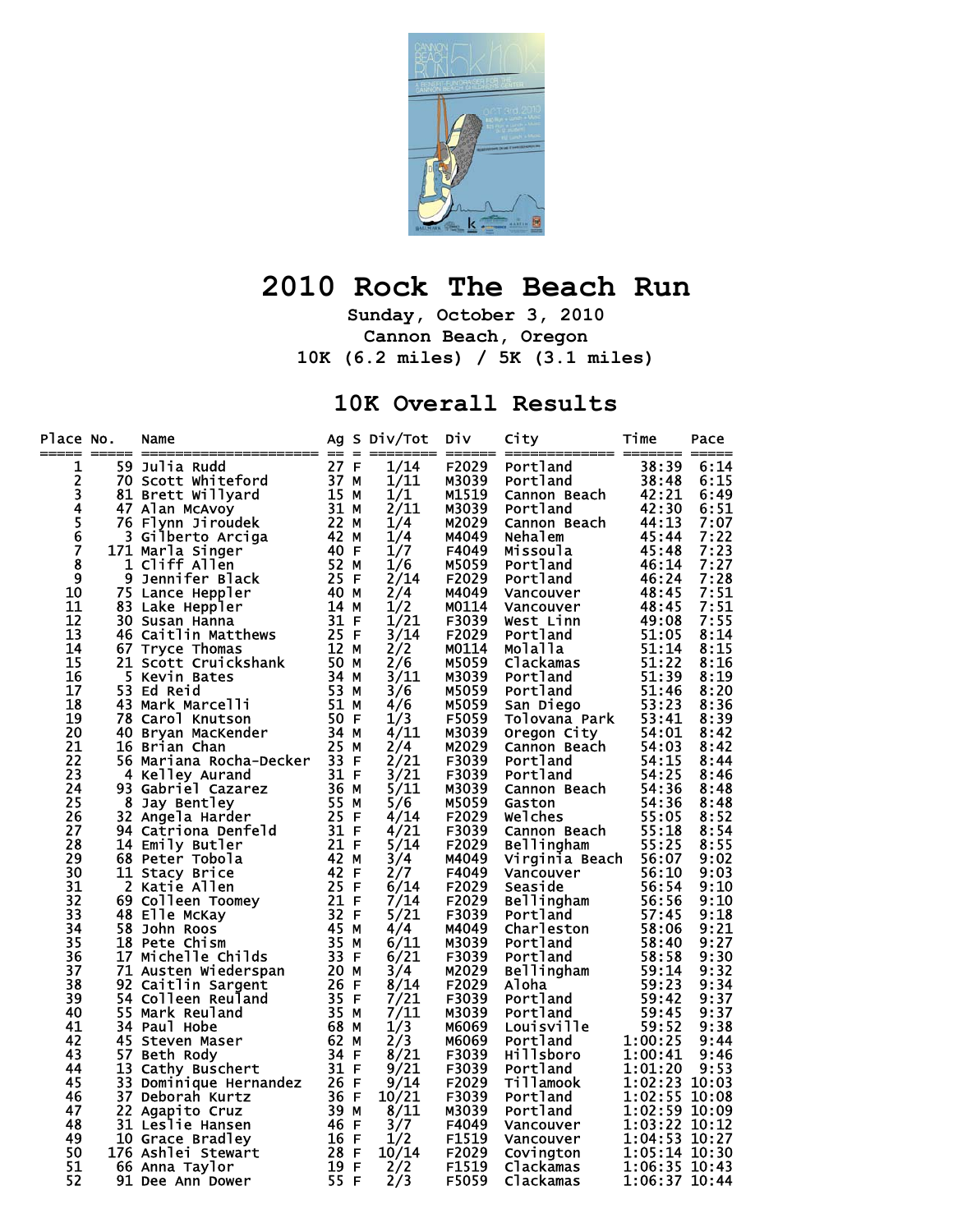| 53 | 26 Kristine Glassett       | 30 F                 | 11/21 | F3039 | Hillsboro    | 1:07:42 10:54               |
|----|----------------------------|----------------------|-------|-------|--------------|-----------------------------|
| 54 | 27 Troy Glassett           | 37 M                 | 9/11  | M3039 | Hillsboro    | 1:07:43 10:54               |
| 55 | 65 Kevin Swearingen        | 21 M                 | 4/4   | M2029 | <b>Pasco</b> | 1:08:24 11:01               |
| 56 | Margaret Cruickshank<br>20 | 47 F                 | 4/7   | F4049 | Clackamas    | 1:08:30 11:02               |
| 57 | Jill̃ Atwi<br>82           | 40 F                 | 5/7   | F4049 | Cannon Beach | 1:09:27 11:11               |
| 58 | 63 Stephanie Snyder        | 38 F                 | 12/21 | F3039 | Cannon Beach | 1:09:28 11:11               |
| 59 | 38 Melisa Larsen           | 27 F                 | 11/14 | F2029 | Vancouver    | 1:09:43 11:14               |
| 60 | 39 Shala Len               | 31 F                 | 13/21 | F3039 | Seattle      | $1:10:12$ $11:18$           |
| 61 | <b>28 Andrew Goehl</b>     | 31 M                 | 10/11 | M3039 | Seattle      | 1:10:12 11:18               |
| 62 | 72 Kendall Williams        | 59 M                 | 6/6   | M5059 | Tualatin     | 1:11:27 11:30               |
| 63 | 49 Jenny Neuman            | F                    |       |       | Seaside      | 1:11:32 11:31               |
| 64 | 60 Melinda Sage            | 29 F                 | 12/14 | F2029 |              | Tolovana Park 1:11:52 11:34 |
| 65 | 42 Kim Manchester          | 37 F                 | 14/21 | F3039 | Portland     | 1:13:55 11:54               |
| 66 | 51 Jamie Prescott          | 32 F                 | 15/21 | F3039 | Snoqualmie   | 1:15:29 12:09               |
| 67 | 52 Peter Prescott          | 32 <sub>2</sub><br>M | 11/11 | M3039 | Snoqualmie   | 1:15:29 12:09               |
| 68 | 12 Sara Bronleewe          | 33 F                 | 16/21 | F3039 | Hillsboro    | 1:15:54 12:13               |
| 69 | 36 Lisa Keliher            | 29 F                 | 13/14 | F2029 | Cannon Beach | 1:16:07 12:15               |
| 70 | 80 Julia Zander            | 31 F                 | 17/21 | F3039 | Cannon Beach | 1:18:24 12:38               |
| 71 | 29 Shelli Hacker           | 43<br>$\mathsf F$    | 6/7   | F4049 | Spokane      | 1:18:32 12:39               |
| 72 | 44 Susan Marshall          | 43<br>-F             | 7/7   | F4049 | Spokane      | 1:18:33 12:39               |
| 73 | 186 Kristina Toma          | 27 F                 | 14/14 | F2029 | Chicago      | 1:19:08 12:45               |
| 74 | 6 Marc Bates               | 62 M                 | 3/3   | M6069 | Cannon Beach | 1:19:46 12:51               |
| 75 | 19 Heather Christensen     | 33 F                 | 18/21 | F3039 | Hillsboro    | 1:23:17 13:25               |
| 76 | 50<br>Evelyn Niedermeyer   | 50 F                 | 3/3   | F5059 | Vancouver    | 1:23:37 13:28               |
| 77 | 15 Tracy Casey             | 34 F                 | 19/21 | F3039 | West Linn    | 1:34:10 15:10               |
| 78 | 41 Lindsey MacKender       | 34<br>F              | 20/21 | F3039 | Oregon City  | 1:34:11 15:10               |
| 79 | 84 Teresa Spellman         | 37 F                 | 21/21 | F3039 | Oregon City  | 1:35:46 15:25               |

## **10K Results By Age Group**

| MALE AGE GROUP: 01 TO 14         | 14       |                  | 7:51 |    |                                                                              | 12 | $51:14$ $8:15$                                                                                                     |      |
|----------------------------------|----------|------------------|------|----|------------------------------------------------------------------------------|----|--------------------------------------------------------------------------------------------------------------------|------|
| 1 Lake Heppler                   |          | 48:45            |      |    | 2 Tryce Thomas                                                               |    |                                                                                                                    |      |
| MALE AGE GROUP: 15 TO 19         | 15       | 42:21            | 6:49 |    |                                                                              |    |                                                                                                                    |      |
| 1 Brett Willyard                 |          |                  |      |    |                                                                              |    |                                                                                                                    |      |
| FEMALE AGE GROUP: 15 TO 19       |          | 16 1:04:53 10:27 |      |    |                                                                              |    | 19 1:06:35 10:43                                                                                                   |      |
| 1 Grace Bradley                  |          |                  |      |    | 2 Anna Taylor                                                                |    |                                                                                                                    |      |
| MALE AGE GROUP: 20 TO 29         | 22       |                  | 7:07 |    |                                                                              | 20 | 59:14                                                                                                              | 9:32 |
| 1 Flynn Jiroudek                 | 25       | 44:13<br>54:03   |      |    | 3 Austen Wiederspan                                                          |    |                                                                                                                    |      |
| 2 Brian Chan                     |          |                  | 8:42 |    | 4 Kevin Swearingen                                                           |    | 21 1:08:24 11:01                                                                                                   |      |
| FEMALE AGE GROUP: 20 TO 29       |          |                  |      |    |                                                                              |    |                                                                                                                    |      |
| 1 Julia Rudd<br>2 Jennifer Black | 27<br>25 | 38:39            | 6:14 |    | 8 Caitlin Sargent                                                            | 26 | 59:23                                                                                                              | 9:34 |
|                                  |          | 46:24            | 7:28 |    | 9 Dominique Hernandez                                                        |    | 26 1:02:23 10:03                                                                                                   |      |
| 3 Caitlin Matthews               | 25       | 51:05            | 8:14 |    | 10 Ashlei Stewart                                                            |    | 28 1:05:14 10:30<br>28 1:05:14 10:30<br>27 1:09:43 11:14<br>29 1:11:52 11:34<br>29 1:16:07 12:15<br>14:16:07 12:15 |      |
| 4 Angela Harder                  | 25       | 55:05            | 8:52 |    | 11 Melisa Larsen                                                             |    |                                                                                                                    |      |
| 5 Emily Butler                   | 21       | 55:25            | 8:55 |    | 12 Melinda Sage                                                              |    |                                                                                                                    |      |
| 6 Katie Allen                    | 25       | 56:54            | 9:10 |    | 13 Lisa Keliher                                                              |    |                                                                                                                    |      |
| 7 Colleen Toomey                 | 21       | 56:56            | 9:10 |    | 14 Kristina Toma                                                             |    | 27 1:19:08 12:45                                                                                                   |      |
| MALE AGE GROUP: 30 TO 39         |          |                  |      |    |                                                                              |    |                                                                                                                    |      |
| 1 Scott Whiteford                | 37       | 38:48            | 6:15 |    | 7 Mark Reuland                                                               | 35 | 59:45                                                                                                              | 9:37 |
| 2 Alan McAvoy                    | 31       | 42:30            | 6:51 |    | 8 Agapito Cruz                                                               |    | 39 1:02:59 10:09                                                                                                   |      |
| 3 Kevin Bates                    | 34       | 51:39            | 8:19 |    | 9 Troy Glassett                                                              |    | 37 1:07:43 10:54                                                                                                   |      |
| 4 Bryan MacKender                | 34       | 54:01            | 8:42 |    | 10 Andrew Goehl                                                              |    | 31 1:10:12 11:18                                                                                                   |      |
| 5 Gabriel Cazarez                | 36       | 54:36            | 8:48 |    | 11 Peter Prescott                                                            |    | 32 1:15:29 12:09                                                                                                   |      |
| 6 Pete Chism                     | 35       | 58:40            | 9:27 |    |                                                                              |    |                                                                                                                    |      |
| FEMALE AGE GROUP: 30 TO 39       |          |                  |      |    |                                                                              |    |                                                                                                                    |      |
| 1 Susan Hanna                    | 31       | 49:08            | 7:55 |    | 12 Stephanie Snyder                                                          |    | 38 1:09:28 11:11                                                                                                   |      |
| 2 Mariana Rocha-Decker           | 33       | 54:15            | 8:44 |    | 13 Shala Len                                                                 |    | 31 1:10:12 11:18                                                                                                   |      |
| 3 Kelley Aurand                  | 31       | 54:25            | 8:46 |    | 14 Kim Manchester                                                            |    | 37 1:13:55 11:54                                                                                                   |      |
| 4 Catriona Denfeld               | 31       | 55:18            | 8:54 |    | 15 Jamie Prescott                                                            |    | 32 1:15:29 12:09                                                                                                   |      |
| 5 Elle McKay                     | 32       | 57:45            | 9:18 |    | 16 Sara Bronleewe                                                            |    | 33 1:15:54 12:13                                                                                                   |      |
| 6 Michelle Childs                | 33       | 58:58            | 9:30 |    | 17 Julia Zander                                                              |    | 31 1:18:24 12:38                                                                                                   |      |
| 7 Colleen Reuland                | 35       | 59:42            | 9:37 |    | 18 Heather Christensen 33 1:23:17 13:25                                      |    |                                                                                                                    |      |
| 8 Beth Rody                      |          | 34 1:00:41       | 9:46 |    | 19 Tracy Casey                                                               |    | 34 1:34:10 15:10                                                                                                   |      |
| 9 Cathy Buschert                 |          | 31 1:01:20       | 9:53 |    | 20 Lindsey Mackender 34 1:34:11 15:10<br>21 Tenese Spollman 37 1:35:46 15:25 |    |                                                                                                                    |      |
| 10 Deborah Kurtz                 |          | 36 1:02:55 10:08 |      |    | 21 Teresa Spellman                                                           |    | 37 1:35:46 15:25                                                                                                   |      |
| 11 Kristine Glassett             |          | 30 1:07:42 10:54 |      |    |                                                                              |    |                                                                                                                    |      |
| MALE AGE GROUP: 40 TO 49         |          |                  |      |    |                                                                              |    |                                                                                                                    |      |
| 1 Gilberto Arciga                | 42       | 45:44            | 7:22 |    | 3 Peter Tobola                                                               | 42 | 56:07                                                                                                              | 9:02 |
| 2 Lance Heppler                  | 40       | 48:45            | 7:51 |    | 4 John Roos                                                                  | 45 | 58:06                                                                                                              | 9:21 |
| FEMALE AGE GROUP: 40 TO 49       |          |                  |      |    |                                                                              |    |                                                                                                                    |      |
| 1 Marla Singer                   | 40       | 45:48            | 7:23 |    | 5 Jill Atwi                                                                  |    | 40 1:09:27 11:11                                                                                                   |      |
| 2 Stacy Brice                    | 42       | 56:10            | 9:03 |    | 6 Shelli Hacker                                                              |    | 43 1:18:32 12:39                                                                                                   |      |
| 3 Leslie Hansen                  |          | 46 1:03:22 10:12 |      |    | 7 Susan Marshall                                                             |    | 43 1:18:33 12:39                                                                                                   |      |
| 4 Margaret Cruickshank           |          | 47 1:08:30 11:02 |      |    |                                                                              |    |                                                                                                                    |      |
| MALE AGE GROUP: 50 TO 59         |          |                  |      |    |                                                                              |    |                                                                                                                    |      |
| 1 Cliff Allen                    | 52       | 46:14            | 7:27 |    | 4 Mark Marcelli                                                              | 51 | 53:23                                                                                                              | 8:36 |
| 2 Scott Cruickshank              | 50       | 51:22            | 8:16 | 5. | Jay Bentley                                                                  | 55 | 54:36                                                                                                              | 8:48 |
| <b>3 Ed Reid</b>                 | 53       | 51:46            | 8:20 |    | 6 Kendall Williams                                                           |    | 59 1:11:27 11:30                                                                                                   |      |
| FEMALE AGE GROUP: 50 TO 59       |          |                  |      |    |                                                                              |    |                                                                                                                    |      |
| 1 Carol Knutson                  | 50       | 53:41            | 8:39 |    | 3 Evelyn Niedermeyer                                                         |    | 50 1:23:37 13:28                                                                                                   |      |
|                                  |          |                  |      |    |                                                                              |    |                                                                                                                    |      |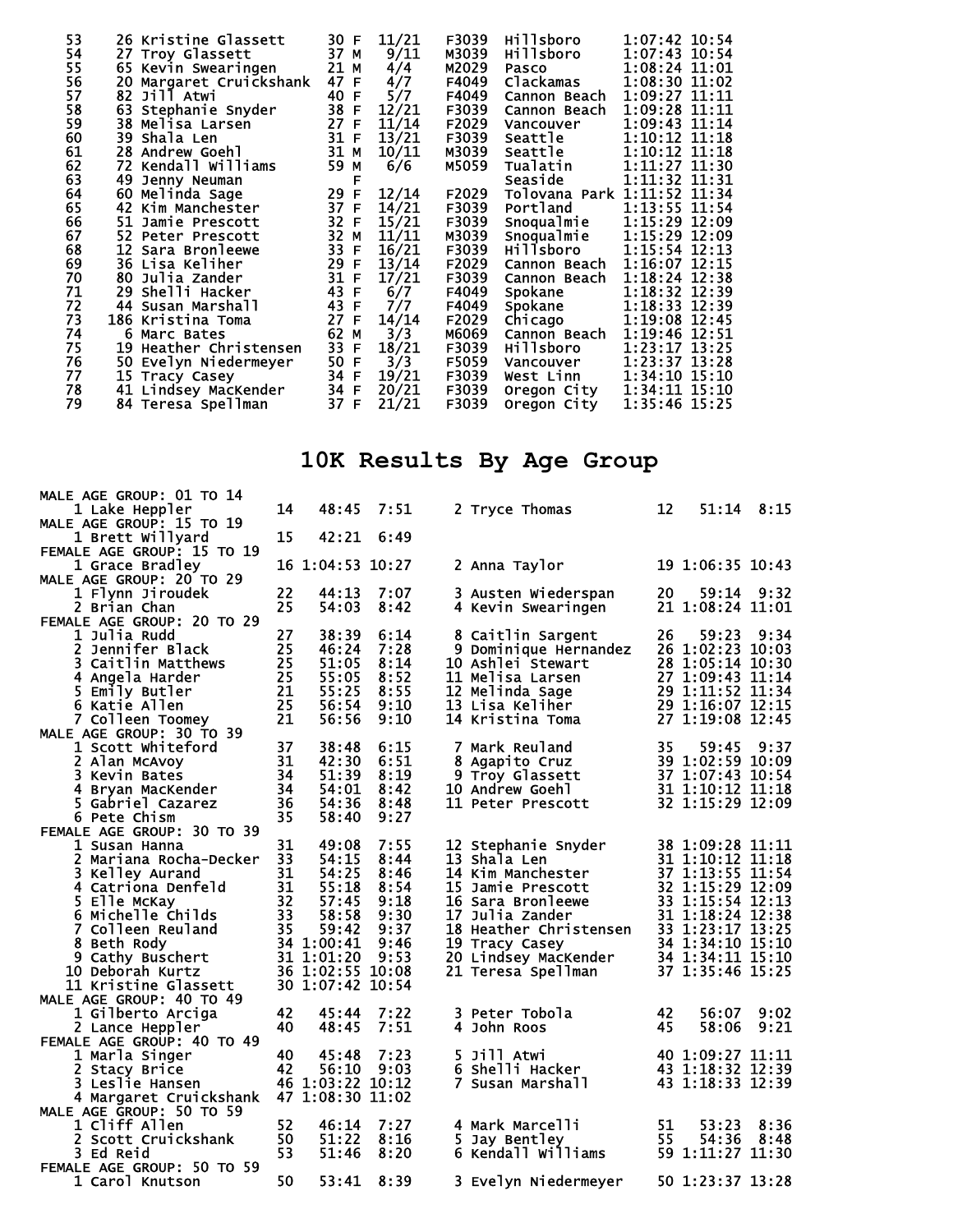| 2 Dee Ann Dower<br>MALE AGE GROUP: 60 TO 69 | 55 1:06:37 10:44                    |              |                  |  |  |
|---------------------------------------------|-------------------------------------|--------------|------------------|--|--|
| 1 Paul Hobe<br>2 Steven Maser               | 59:52 9:38<br>68<br>62 1:00:25 9:44 | 3 Marc Bates | 62 1:19:46 12:51 |  |  |

## **5K Overall Results**

| Place No.     | Name                                                                                                                                                                                                                                            |                   |   | Ag S Div/Tot   | Div.           | City                                                                                     | Time                       | Pace                       |
|---------------|-------------------------------------------------------------------------------------------------------------------------------------------------------------------------------------------------------------------------------------------------|-------------------|---|----------------|----------------|------------------------------------------------------------------------------------------|----------------------------|----------------------------|
| 1             | 162 Scott Persons                                                                                                                                                                                                                               | 51 M              |   | 1/6            | M5059 Aloha    |                                                                                          | 21:27                      | 6:55                       |
| 2             | 15<br>16<br>16<br>52 M<br>17 M<br>17 M<br>56 M<br>14 M<br>21 F<br>166 Paxton Richards                                                                                                                                                           |                   |   | 1/4            | M1519          | Cornelius                                                                                | 21:43                      | 7:00                       |
| 3             | 104 Robin Baker                                                                                                                                                                                                                                 |                   |   | 2/6            | M5059          | Newberg                                                                                  | 22:13                      | 7:10                       |
| 4             | 416 Reed Conway                                                                                                                                                                                                                                 |                   |   | 2/4            | M1519          | Longview                                                                                 | 23:12                      | 7:28                       |
| $\frac{5}{6}$ | 408 Craig Mavis                                                                                                                                                                                                                                 |                   |   | 3/6            | M5059          | <b>Bend</b>                                                                              | 23:18                      | 7:30                       |
|               | 191 Josh Tsen                                                                                                                                                                                                                                   |                   |   | 1/9            | M0114          | Portland                                                                                 | 23:19                      | 7:31                       |
| 7             | 125 Leann Gilmore                                                                                                                                                                                                                               |                   |   | 1/10           | F4049          | Vancouver                                                                                | 23:41                      | 7:38                       |
| 8<br>9        |                                                                                                                                                                                                                                                 |                   |   | 1/7<br>2/9     | M3039<br>M0114 | Portland<br>Woodinville                                                                  | 25:17<br>25:48             | 8:09<br>8:19               |
| 10            |                                                                                                                                                                                                                                                 |                   |   | 2/10           | F4049          | Cannon Beach                                                                             | 25:55                      | 8:21                       |
| 11            |                                                                                                                                                                                                                                                 |                   |   | 1/7            | M4049          | Portland                                                                                 | 26:15                      | 8:27                       |
| 12            |                                                                                                                                                                                                                                                 |                   |   | 3/9            | M0114          | Cannon Beach                                                                             | 26:16                      | 8:28                       |
| 13            |                                                                                                                                                                                                                                                 |                   |   | 1/23           | F3039          | Cannon Beach                                                                             | 26:17                      | 8:28                       |
| 14            |                                                                                                                                                                                                                                                 |                   |   | 2/23           | F3039          | Lafayette                                                                                | 26:20                      | 8:29                       |
| 15            | 123 Leann Silmore<br>103 Aaron Bailey<br>131 Daniel Hirano<br>197 Elizar Davis<br>192 Andy Tsen<br>181 Alexander Teubner<br>182 Heidi Teubner<br>182 Heidi Teubner<br>182 Allyson wolf<br>195 Sonty Davis<br>196 Scott Davis<br>198 Sonty Davis |                   |   | 4/9            | M0114          | Cannon Beach                                                                             | 26:52                      | 8:39                       |
| 16            |                                                                                                                                                                                                                                                 |                   |   | 2/7            | M4049          | Cannon Beach                                                                             | 27:11                      | 8:45                       |
| 17<br>18      |                                                                                                                                                                                                                                                 |                   |   | 2/7<br>3/23    | м3039<br>F3039 | woodinville<br>Cannon Beach                                                              | 27:12<br>27:22             | 8:46<br>8:49               |
| 19            |                                                                                                                                                                                                                                                 |                   |   | 1/5            | M2029          | Spokane                                                                                  | 27:33                      | 8:52                       |
| 20            | $28$ M<br>134 Jonathan Hoffman                                                                                                                                                                                                                  |                   |   | 2/5            | M2029          | Cannon Beach                                                                             | 27:36                      | 8:53                       |
| 21            | 179 Petty Stuckey<br>5т.<br>26 М<br>42 М<br>^8 F                                                                                                                                                                                                |                   |   | 1/8            | F5059          | Tigard                                                                                   | 28:48                      | 9:17                       |
| 22            | 152 Brent Lyons                                                                                                                                                                                                                                 |                   |   | 3/5            | M2029          | <b>Bellevue</b>                                                                          | 28:50                      | 9:17                       |
| 23            | 422 Dave Herrick                                                                                                                                                                                                                                |                   |   | 3/7            | M4049          | Seattle                                                                                  | 28:55                      | 9:19                       |
| 24            | 08 F<br>48 F<br>118 Autumn Darrah                                                                                                                                                                                                               |                   |   | 1/8            | F0114          | Portland                                                                                 | 29:29                      | 9:30                       |
| 25            | 129 Patti Henry                                                                                                                                                                                                                                 |                   |   | 3/10           | F4049          | Portland                                                                                 | 29:29                      | 9:30                       |
| 26<br>27      | 151 Peter Lindsey<br>108 Kate Black                                                                                                                                                                                                             | $60 \text{ F}$    |   | 1/2            | F6069          | Cannon Beach<br>Sandy                                                                    | 29:33<br>30:09             | 9:31<br>9:43               |
| 28            |                                                                                                                                                                                                                                                 | 59 M              |   | 4/6            | M5059          | Tigard                                                                                   | 30:53                      | 9:57                       |
| 29            | 178 Dan Stuckey<br>143 Patricia Koethke 28 F                                                                                                                                                                                                    |                   |   | 1/10           | F2029          | Yaƙima                                                                                   | 30:55                      | 9:57                       |
| 30            | 133 Lillian Hirano                                                                                                                                                                                                                              | 08 F              |   | 2/8            | F0114          | Woodinville                                                                              | 30:56                      | 9:58                       |
| 31            | 423 Annette Herrick<br>$\begin{array}{cc}\n & 40 \text{ m} \\  & 32 \text{ M} \\  & 32 \text{ F} \\  & & \ddots \\  & & & \end{array}$                                                                                                          |                   |   | 4/23           | F3039          | Seattle                                                                                  |                            | 31:10 10:02                |
| 32            | 120 Tyler Durden                                                                                                                                                                                                                                |                   |   | 4/7            | M4049          | Missoula                                                                                 | 32:02 10:19                |                            |
| 33            | 62 Benjamin Schnoor                                                                                                                                                                                                                             |                   |   | 3/7            | M3039          | Beaverton                                                                                |                            | 32:14 10:23                |
| 34<br>35      | 136 Christi Jensen                                                                                                                                                                                                                              | 39 F              |   | $\frac{5}{23}$ | F3039<br>F3039 | Lake Oswego                                                                              |                            | 32:55 10:36<br>33:05 10:39 |
| 36            | 114 Mollie Collings<br>412 Burkley Tobiesson                                                                                                                                                                                                    | 10 M              |   | 5/9            | M0114          | Washougal<br>Vancouver                                                                   |                            | 33:12 10:41                |
| 37            | 410 Jeff Honsowetz                                                                                                                                                                                                                              | 38 M              |   | 4/7            | M3039          | Vancouver                                                                                |                            | 33:12 10:42                |
| 38            | 411 Ana Honsowetz                                                                                                                                                                                                                               | 10 F              |   | 3/8            | F0114          | Vancouver                                                                                | 33:13 10:42                |                            |
| 39            | 432 Terra Hiebert                                                                                                                                                                                                                               | 28 F              |   | 2/10           | F2029          | Cannon Beach                                                                             |                            | 33:17 10:43                |
| 40            | 431 Kate Ayres                                                                                                                                                                                                                                  | 25 F              |   | 3/10           | F2029          | Cannon Beach                                                                             |                            | 33:18 10:43                |
| 41            | 137 Dari Johnson                                                                                                                                                                                                                                | 30 F              |   | 7/23           | F3039          | Newberg<br>Newberg<br>Woodinville                                                        |                            | 33:42 10:51                |
| 42<br>43      | 130 Ann Hirano<br>155 Kyra Miller                                                                                                                                                                                                               | 38 F<br>13 F      |   | 8/23           | F3039<br>F0114 |                                                                                          |                            | 33:52 10:54<br>34:30 11:07 |
| 44            | 116 Diana Copeland                                                                                                                                                                                                                              | 39 F              |   | 4/8<br>9/23    | F3039          | <b>Vancouver<br/>Vancouver<br/>Portland<br/>Forest Grove<br/>Covington<br/>Covington</b> |                            | 34:31 11:07                |
| 45            | 163 Brigid Pierce                                                                                                                                                                                                                               | 28 F              |   | 4/10           | F2029          |                                                                                          |                            | 34:34 11:08                |
| 46            | 128 Tiernan Hegarty 07 M<br>105 Riil Barber 29 F                                                                                                                                                                                                |                   |   | 6/9            | M0114          |                                                                                          | $35:01$ $\overline{11}:16$ |                            |
| 47            | 105 Rijl Barber                                                                                                                                                                                                                                 | 29 F              |   | 5/10           | F2029          |                                                                                          | 35:01 11:17                |                            |
| 48            | 177 Jeff Stewart                                                                                                                                                                                                                                | 29 M              |   | 4/5            | M2029          |                                                                                          | 35:20 11:23                |                            |
| 49            | 168 David Sargent                                                                                                                                                                                                                               | 59 M              |   | 5/6            | M5059          | Portland                                                                                 |                            | 35:53 11:33                |
| 50<br>51      | 148 Eon Lear                                                                                                                                                                                                                                    | 47 F              | F | 4/10           | F4049          | Portland                                                                                 |                            | 35:54 11:34<br>36:30 11:45 |
| 52            | 426 Becky Dozier<br>427 Paul Jurasin                                                                                                                                                                                                            | 48 M              |   | 5/7            | M4049          | Longmont<br>Longmont                                                                     |                            | 36:31 11:45                |
| 53            | 157 Kimmbrly Mount                                                                                                                                                                                                                              | 32 F              |   | 10/23          | F3039          | Cannon Beach                                                                             |                            | 36:44 11:50                |
| 54            | 111 Rhonda Burdick                                                                                                                                                                                                                              | 40 F              |   | 5/10           | F4049          | Vancouver                                                                                |                            |                            |
| 55            | 183 Sunna' Thamert                                                                                                                                                                                                                              | 42 F              |   | 6/10           | F4049          | Vancouver                                                                                |                            | 37:51 12:11<br>37:51 12:11 |
| 56            | 35 Shelley Kamphuis                                                                                                                                                                                                                             | 34 F              |   | 11/23          | F3039          | <b>Beaverton</b>                                                                         |                            | 37:58 12:14<br>38:32 12:25 |
| 57            | 441 Rich Mays                                                                                                                                                                                                                                   | 60 M              |   | 1/4            | M6069          | Cannon Beach                                                                             |                            |                            |
| 58            | 436 Erin Bernard                                                                                                                                                                                                                                | $\frac{29}{33}$ F |   | 6/10           | F2029          | Seaside                                                                                  |                            | 38:59 12:33                |
| 59<br>60      | 145 Rhiannon Krigsvold<br>442 Rita Frailey                                                                                                                                                                                                      | 50 F              |   | 12/23          | F3039          | <b>Beaverton</b>                                                                         | 40:06 12:55                | 39:27 12:42                |
| 61            | 415 Gail Conway                                                                                                                                                                                                                                 | 52 F              |   | 2/8<br>3/8     | F5059<br>F5059 | Cannon Beach<br>Longview                                                                 |                            | 40:54 13:10                |
| 62            | 187 Randi Weninger                                                                                                                                                                                                                              | 34 F              |   | 13/23          | F3039          | Seattle                                                                                  | 42:52 13:48                |                            |
| 63            | 86 Aidan Spellman                                                                                                                                                                                                                               | 07 M              |   | 7/9            | M0114          | Oregon City                                                                              |                            | 43:00 13:51                |
| 64            | 85 Kieron Spellman                                                                                                                                                                                                                              | 37 M              |   | 5/7            | M3039          | Oregon City                                                                              | 43:01 13:51                |                            |
| 65            | 119 Cindy Donner                                                                                                                                                                                                                                | 30 F              |   | 14/23          | F3039          | Cannon Beach                                                                             |                            | 43:10 13:54                |
| 66            | 135 Jennifer Hubber                                                                                                                                                                                                                             | 26 F              |   | 7/10           | F2029          | Cannon Beach                                                                             | 43:10 13:54                |                            |
| 67            | 169 Ariahna Savage                                                                                                                                                                                                                              | 17 F              |   | 1/1            | F1519          | Wilsonville                                                                              |                            | 44:34 14:21                |
| 68<br>69      | 170 Heidi Savage<br>414 Julia Conway                                                                                                                                                                                                            | 38 F<br>13 F      |   | 15/23<br>5/8   | F3039<br>F0114 | Wilsonville<br>Longview                                                                  | 44:36 14:22                | 44:34 14:21                |
| 70            | 79 Charles Hawes                                                                                                                                                                                                                                | 16 M              |   | 3/4            | M1519          | Tolovana Park                                                                            | 45:59 14:48                |                            |
| 71            | 418 Tracy Abel                                                                                                                                                                                                                                  | 39 F              |   | 16/23          | F3039          | Cannon Beach                                                                             |                            | 47:29 15:17                |
| 72            | 200 Emma Hart                                                                                                                                                                                                                                   | 11 F              |   | 6/8            | F0114          | Cannon Beach                                                                             |                            | 47:35 15:19                |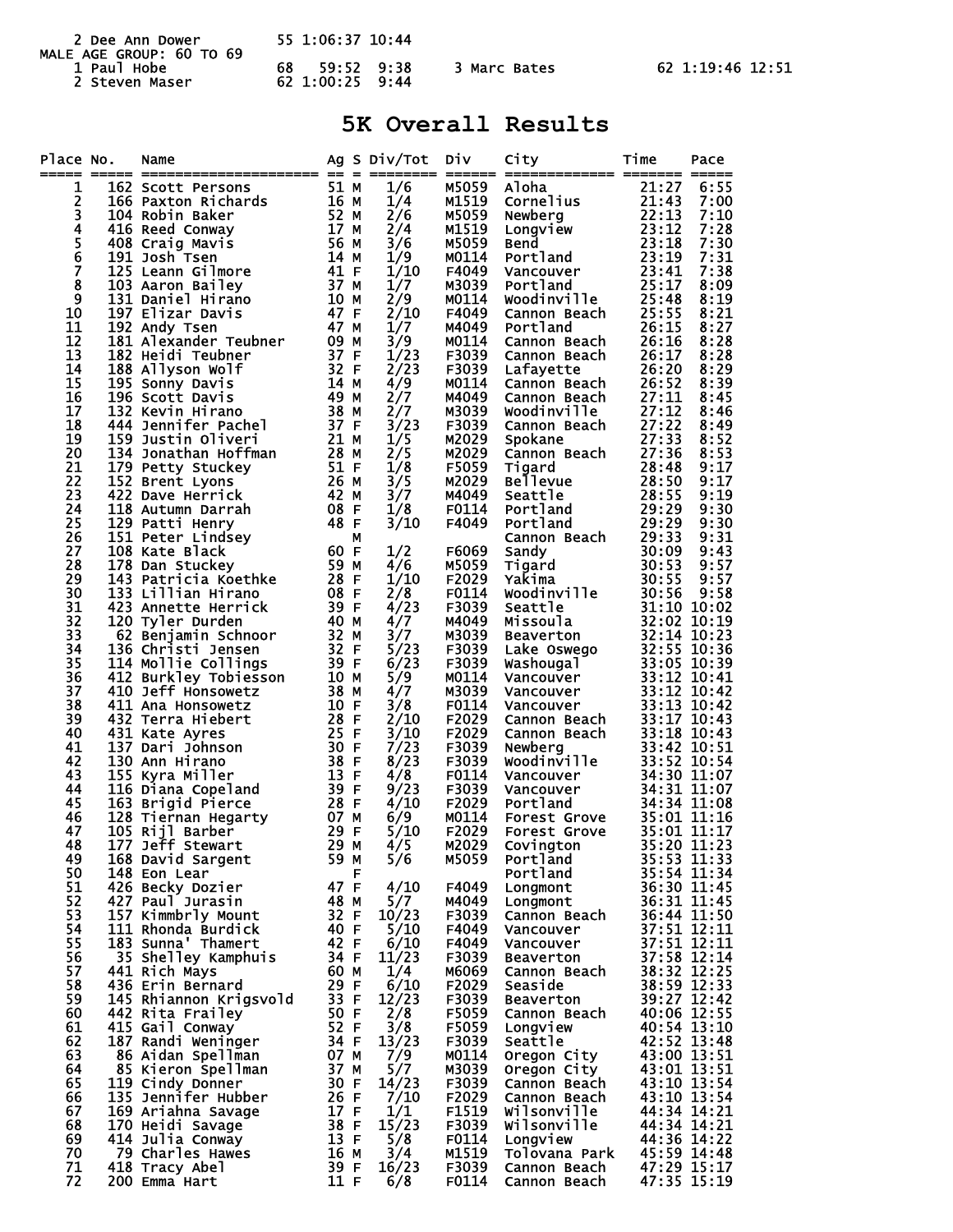| 73  | 140 Kasra Kamali                                                                                                                | 18 M |   | 4/4   | M1519 | Cannon Beach                      | 48:07 15:29   |  |
|-----|---------------------------------------------------------------------------------------------------------------------------------|------|---|-------|-------|-----------------------------------|---------------|--|
| 74  | 142 Kyahn Kamali                                                                                                                | 42 M |   | 6/7   | M4049 | Baltimore                         | 48:07 15:30   |  |
| 75  | 127 Abbie Hart                                                                                                                  | 35 F |   | 17/23 | F3039 | Cannon Beach                      | 48:18 15:33   |  |
| 76  | 409 Jim Espindola                                                                                                               | 37 M |   | 6/7   | M3039 | Pocatello                         | 48:19 15:33   |  |
| 77  | 417 Anita Dueber                                                                                                                | 52 F |   | 4/8   | F5059 | Cannon Beach                      | 48:21 15:34   |  |
| 78  | 150 Nancy Lear                                                                                                                  |      | F |       |       | Kansas City                       | 49:50 16:03   |  |
| 79  | 149 Kerry Lear                                                                                                                  |      | F |       |       | Portland                          | 49:51 16:03   |  |
| 80  | 430 Susan Truax                                                                                                                 | 50 F |   | 5/8   | F5059 | Portland<br>Cannon Beach<br>Salem | 50:50 16:22   |  |
| 81  | 158 Margaret Mueller                                                                                                            | 35 F |   | 18/23 | F3039 | Salem                             | 51:49 16:41   |  |
| 82  | 146 Carrie Krupp                                                                                                                | 32 F |   | 19/23 | F3039 | North Plains                      | 51:50 16:41   |  |
| 83  | 23 Dee Dower                                                                                                                    | 55 F |   | 6/8   | F5059 | Clackamas                         | 52:08 16:47   |  |
| 84  |                                                                                                                                 | 11M  |   | 8/9   | M0114 | Cannon Beach                      | 52:09 16:48   |  |
| 85  |                                                                                                                                 |      |   | 20/23 | F3039 | Seaside                           | 52:50 17:01   |  |
| 86  |                                                                                                                                 |      |   | 7/7   |       | M3039 Astoria                     | 52:50 17:01   |  |
| 87  | 424 Patrick Fresh 11 M<br>112 Kimberly Clark 37 F<br>126 Geoff Gunn 35 M<br>438 Mike Morgan 63 M<br>115 Alexandra Comstock 26 F |      |   | 2/4   | м6069 | Cannon Beach                      | 53:42 17:18   |  |
| 88  |                                                                                                                                 |      |   | 8/10  | F2029 | Salem                             | 55:14 17:47   |  |
| 89  | 29 F<br>106 Michelle Bassi                                                                                                      |      |   | 9/10  | F2029 | Eugene                            | 55:17 17:48   |  |
| 90  | 31 F<br>443 Dawn Winalski                                                                                                       |      |   | 21/23 | F3039 | Portland                          | 55:17 17:48   |  |
| 91  | 24M<br>440 Dane Ziegler                                                                                                         |      |   | 5/5   | M2029 | Cannon Beach                      | 55:20 17:49   |  |
| 92  | $\overline{2}3$ F<br>439 Ingrid Ziegler                                                                                         |      |   | 10/10 | F2029 | Cannon Beach                      | 55:20 17:49   |  |
| 93  | 185 Lyn Thomas                                                                                                                  | 60 M |   | 3/4   | M6069 | Molalla                           | 55:44 17:57   |  |
| 94  | 184 Barbara Thomas                                                                                                              | 45 F |   | 7/10  | F4049 | <b>Molalla</b>                    | 56:00 18:02   |  |
| 95  | 193 Ann Tsen                                                                                                                    | 49 F |   | 8/10  | F4049 | Portland                          | 57:21 18:28   |  |
| 96  | 194 Lizzy Tsen                                                                                                                  |      | F |       |       | Portland                          | 57:22 18:28   |  |
| 97  | 57 F<br>413 Cranky Sue                                                                                                          |      |   | 7/8   | F5059 | Cannon Beach                      | 57:28 18:30   |  |
| 98  | 433 Ken Quarles                                                                                                                 |      |   | 6/6   | M5059 | Cannon Beach                      | 57:28 18:30   |  |
| 99  | -- 56 M<br>47 F<br>37 F<br>434 Marcy Wood                                                                                       |      |   | 9/10  | F4049 | Cannon Beach                      | 58:51 18:57   |  |
| 100 | 156 Jennifer Moes                                                                                                               |      |   | 22/23 | F3039 | Seaside                           | 58:52 18:57   |  |
| 101 | 175 Stephen Snyder                                                                                                              |      | М |       |       | Cannon Beach                      | 59:01 19:00   |  |
| 102 | 199 Darby Heppler                                                                                                               | 10 F |   | 7/8   | F0114 | Vancouver                         | 1:00:29 19:29 |  |
| 103 | 198 Kelty Heppler                                                                                                               | 13 F |   | 8/8   | F0114 | Vancouver                         | 1:00:31 19:29 |  |
| 104 | 101 Scott Anderson                                                                                                              | 46 M |   | 7/7   | M4049 | Cannon Beach                      | 1:02:02 19:58 |  |
| 105 | 172 Carey Ellen Smith                                                                                                           | 49 F |   | 10/10 | F4049 | Cannon Beach                      | 1:02:05 19:59 |  |
| 106 | 435 Linda Zuckerman                                                                                                             | 60 F |   | 2/2   | F6069 | Cannon Beach                      | 1:02:07 20:00 |  |
| 107 | 138 Keith Jones                                                                                                                 | 62 M |   | 4/4   | M6069 | Tualatin                          | 1:02:08 20:00 |  |
| 108 | 153 Anna-Ga'lle Marshall                                                                                                        |      | F |       |       | Portland                          | 1:14:34 24:00 |  |
| 109 | 425 Christy Folger                                                                                                              | 35 F |   | 23/23 | F3039 | Cannon Beach                      | 1:14:35 24:01 |  |
| 110 | 154 Elizabeth Marshall-He                                                                                                       |      | F |       |       | Portland                          | 1:14:35 24:01 |  |
| 111 | 109 Josiah Bradley                                                                                                              | 07 M |   | 9/9   | M0114 | <b>Vancouver</b><br>Vancouver     | 1:18:48 25:22 |  |
| 112 | 110 Joy Bradley                                                                                                                 | 50 F |   | 8/8   | F5059 |                                   | 1:18:49 25:22 |  |
|     |                                                                                                                                 |      |   |       |       |                                   |               |  |

**5K Results By Age Group** 

| MALE AGE GROUP: 01 TO 14   |    |             |             |   |                      |     |                  |  |
|----------------------------|----|-------------|-------------|---|----------------------|-----|------------------|--|
| 1 Josh Tsen                | 14 | 23:19       | 7:31        |   | 6 Tiernan Hegarty    | 07  | 35:01 11:16      |  |
| 2 Daniel Hirano            | 10 | 25:48       | 8:19        |   | 7 Aidan Spellman     | 07. | 43:00 13:51      |  |
| 3 Alexander Teubner        | 09 | 26:16       | 8:28        |   | 8 Patrick Fresh      | 11  | 52:09 16:48      |  |
| 4 Sonny Davis              | 14 | 26:52       | 8:39        |   | 9 Josiah Bradley     |     | 07 1:18:48 25:22 |  |
| 5 Burkley Tobiesson        | 10 | 33:12 10:41 |             |   |                      |     |                  |  |
| FEMALE AGE GROUP: 01 TO 14 |    |             |             |   |                      |     |                  |  |
| 1 Autumn Darrah            | 08 | 29:29       | 9:30        |   | 5 Julia Conway       | 13  | 44:36 14:22      |  |
| 2 Lillian Hirano           | 08 | 30:56       | 9:58        |   | 6 Emma Hart          | 11  | 47:35 15:19      |  |
| 3 Ana Honsowetz            | 10 | 33:13 10:42 |             | 7 | Darby Heppler        |     | 10 1:00:29 19:29 |  |
| 4 Kyra Miller              | 13 | 34:30 11:07 |             |   | 8 Kelty Heppler      |     | 13 1:00:31 19:29 |  |
| MALE AGE GROUP: 15 TO 19   |    |             |             |   |                      |     |                  |  |
| 1 Paxton Richards          | 16 | 21:43       | 7:00        |   | 3 Charles Hawes      | 16  | 45:59 14:48      |  |
| 2 Reed Conway              | 17 | 23:12       | 7:28        |   | 4 Kasra Kamali       | 18  | 48:07 15:29      |  |
| FEMALE AGE GROUP: 15 TO 19 |    |             |             |   |                      |     |                  |  |
| 1 Ariahna Savage           | 17 | 44:34 14:21 |             |   |                      |     |                  |  |
| MALE AGE GROUP: 20 TO 29   |    |             |             |   |                      |     |                  |  |
| 1 Justin Oliveri           | 21 | 27:33       | 8:52        |   | 4 Jeff Stewart       | 29  | 35:20 11:23      |  |
| 2 Jonathan Hoffman         | 28 | 27:36       | 8:53        |   | 5 Dane Ziegler       | 24  | 55:20 17:49      |  |
| 3 Brent Lyons              | 26 | 28:50       | 9:17        |   |                      |     |                  |  |
| FEMALE AGE GROUP: 20 TO 29 |    |             |             |   |                      |     |                  |  |
| 1 Patricia Koethke         | 28 | 30:55       | 9:57        |   | 6 Erin Bernard       | 29  | 38:59 12:33      |  |
| 2 Terra Hiebert            | 28 | 33:17 10:43 |             |   | 7 Jennifer Hubber    | 26  | 43:10 13:54      |  |
| 3 Kate Ayres               | 25 | 33:18 10:43 |             |   | 8 Alexandra Comstock | 26  | 55:14 17:47      |  |
| 4 Brigid Pierce            | 28 | 34:34 11:08 |             |   | 9 Michelle Bassi     | 29  | 55:17 17:48      |  |
| 5 Riil Barber              | 29 | 35:01 11:17 |             |   | 10 Ingrid Ziegler    | 23  | 55:20 17:49      |  |
| MALE AGE GROUP: 30 TO 39   |    |             |             |   |                      |     |                  |  |
| 1 Aaron Bailey             | 37 | 25:17       | 8:09        |   | 5 Kieron Spellman    | 37  | 43:01 13:51      |  |
| 2 Kevin Hirano             | 38 | 27:12       | 8:46        |   | 6 Jim Espindola      | 37  | 48:19 15:33      |  |
| 3 Beniamin Schnoor         | 32 | 32:14 10:23 |             |   | 7 Geoff Gunn         | 35  | 52:50 17:01      |  |
| 4 Jeff Honsowetz           | 38 |             | 33:12 10:42 |   |                      |     |                  |  |
| FEMALE AGE GROUP: 30 TO 39 |    |             |             |   |                      |     |                  |  |
| 1 Heidi Teubner            | 37 | 26:17       | 8:28        |   | 13 Randi Weninger    | 34  | 42:52 13:48      |  |
| 2 Allyson Wolf             | 32 | 26:20       | 8:29        |   | 14 Cindy Donner      | 30  | 43:10 13:54      |  |
| <b>3 Jennifer Pachel</b>   | 37 | 27:22       | 8:49        |   | 15 Heidi Savage      | 38  | 44:34 14:21      |  |
| 4 Annette Herrick          | 39 | 31:10 10:02 |             |   | 16 Tracy Abel        | 39  | 47:29 15:17      |  |
| 5 Christi Jensen           | 32 | 32:55 10:36 |             |   | 17 Abbie Hart        | 35  | 48:18 15:33      |  |
| 6 Mollie Collings          | 39 | 33:05 10:39 |             |   | 18 Margaret Mueller  | 35  | 51:49 16:41      |  |
| 7 Dari Johnson             | 30 | 33:42 10:51 |             |   | 19 Carrie Krupp      | 32  | 51:50 16:41      |  |